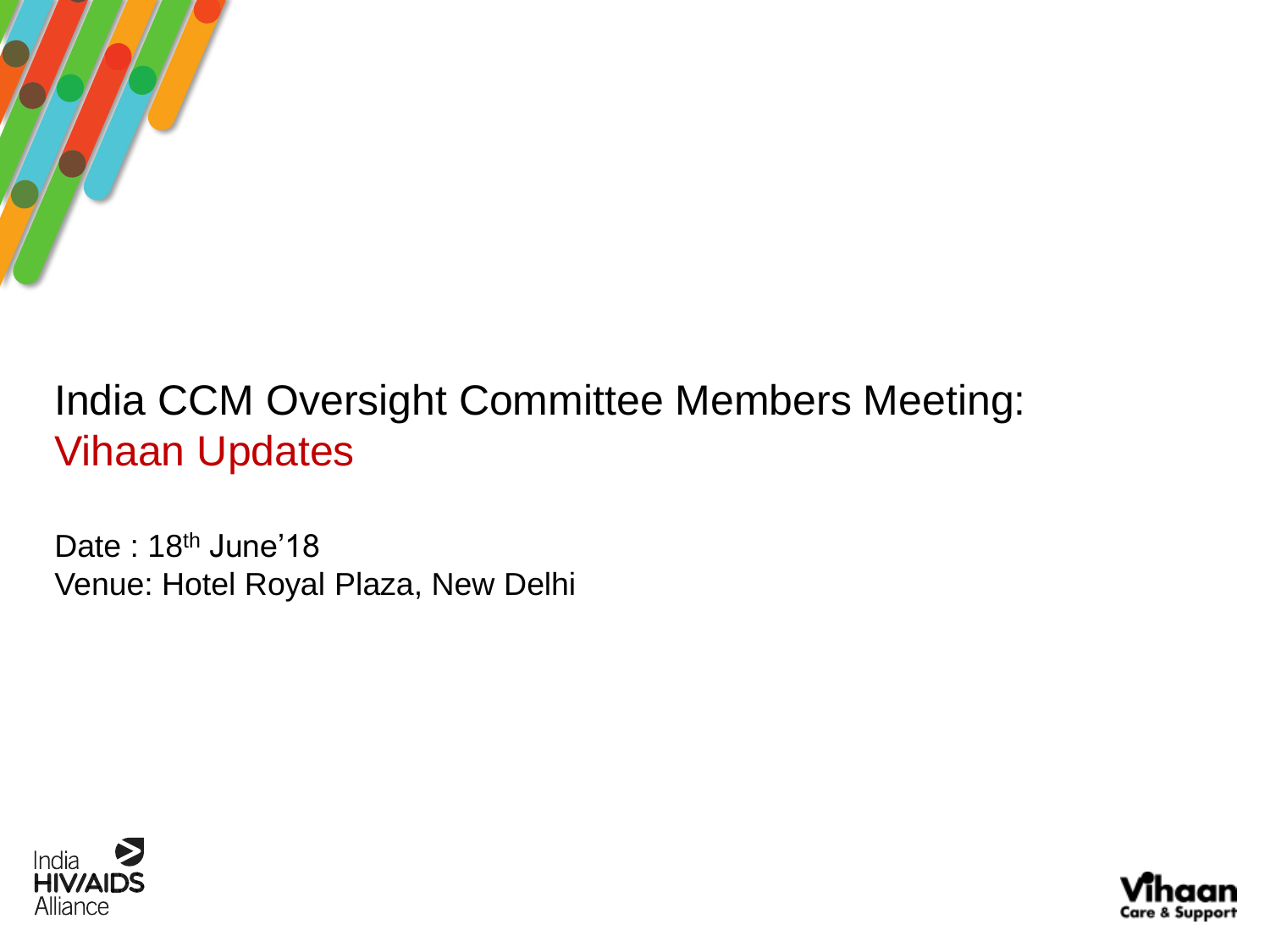# Vihaan current phase  $(2018-2021)$

| Indicators               | <b>Last Phase</b>         | <b>Current Phase</b>     |
|--------------------------|---------------------------|--------------------------|
| <b>No. of SRs</b>        | 21                        | 12                       |
| No. of CSCs              | 350                       | 300 +10 (TG CSCs)        |
| <b>No. of Help Desks</b> | 32                        | No Help Desks            |
| <b>Counselors</b>        | 1 per CSC                 | <b>No</b>                |
| <b>Peer Counselor</b>    | 1 per CSC                 | 1 per CSC                |
| <b>Outreach Workers</b>  | 2 to 12 per CSC based on  | 2 to 10 per CSC based on |
|                          | target                    | the target               |
|                          | 1662 (total)              | 1552 (total)             |
| <b>MIS Assistant</b>     | 1 per CSC which is having | <b>No</b>                |
|                          | more than 5500 target     |                          |
|                          |                           |                          |
| <b>Accountant</b>        | 1 per CSC                 | 1 per CSC (part time)    |
| <b>Office Assistant</b>  | 1 per CSC                 | <b>No</b>                |



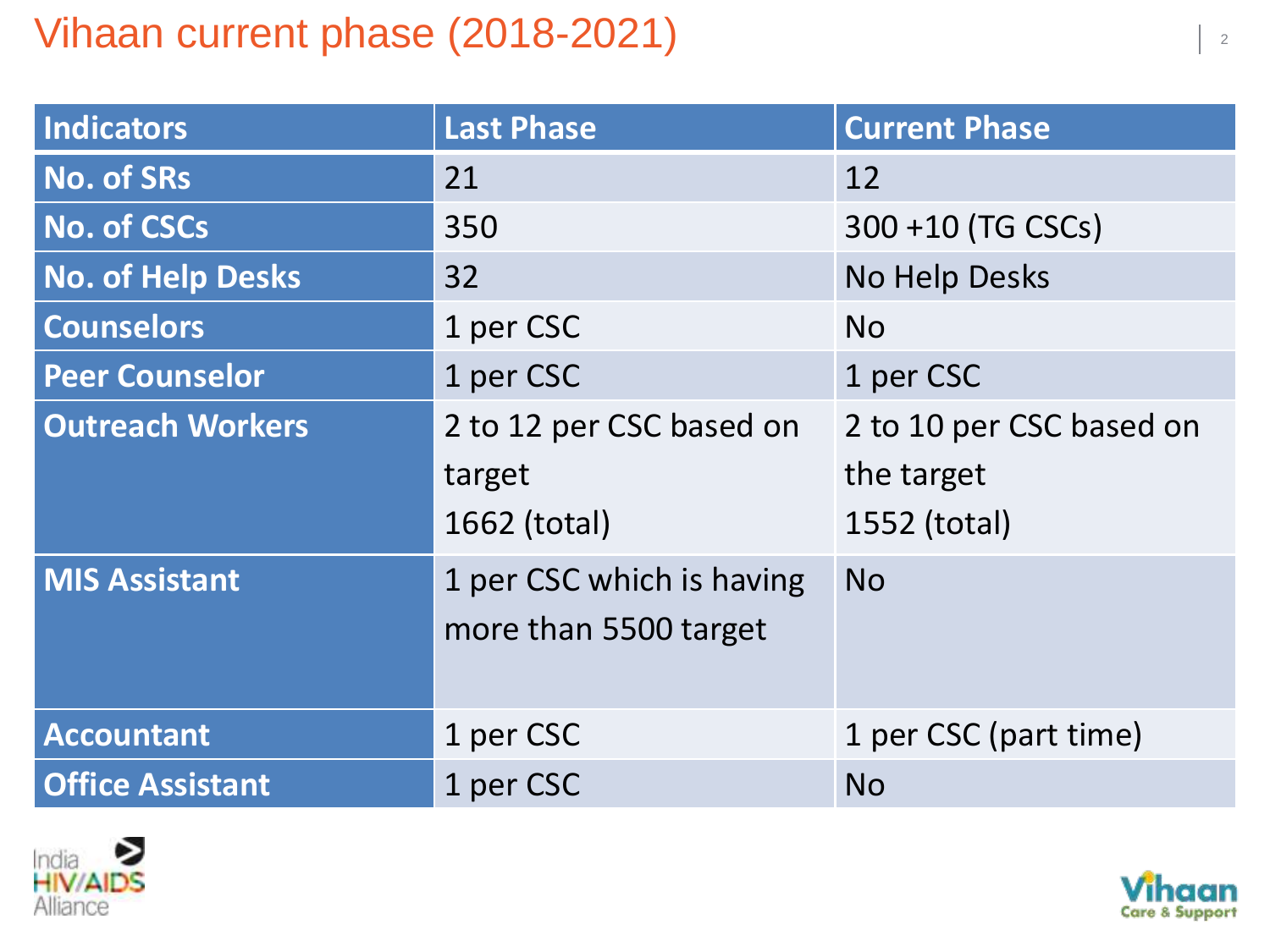# Vihaan : Differentiated care and support program



**Goal:** Improving quality of life and survival of PLHIV through retention of PLHIV in HIV care

#### **SR Partners:**

- 1. NCPI: HP, J&K, Uttarakhand, Chandigarh, Delhi, Bihar, Haryana, Jharkhand, West Bengal & Sikkim
- 2. HLFPPT: Rajasthan & Punjab
- 3. NMP+: Maharashtra & Goa
- 4. TNP+ AP: Andhra Pradesh
- 5. UPNP+: Uttar Pradesh
- 6. GSNP+: Gujarat
- 7. TNP+ TN: Tamil Nadu & Puducherry
- 8. LEPRA: Odisha & Chhattisgarh
- 9. KHPT: Karnataka
- 10. NERO: Manipur, Nagaland, Meghalaya, Arunachal Pradesh, Tripura, Mizoram & Assam
- 11. AIRO: Telangana & Kerala
- 12. Madhya Pradesh (direct temporary)



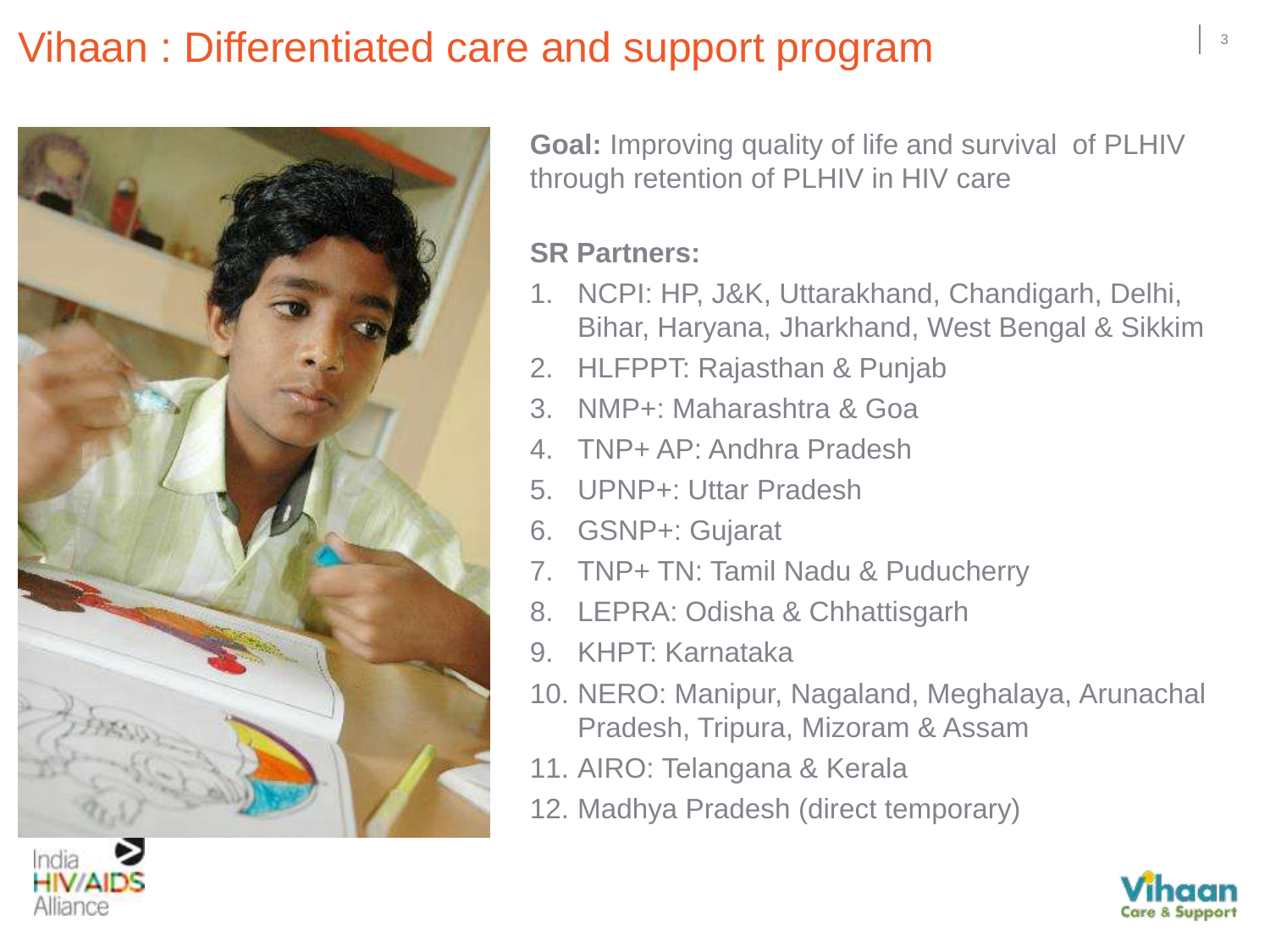# **Programme management and implementation Status**

|                                                                                                          | <b>Approved</b> | <b>Onboard</b> |
|----------------------------------------------------------------------------------------------------------|-----------------|----------------|
| Sub Recipients (SR)                                                                                      | 12              | 12             |
| <b>Sub Sub Recipients</b><br>(SSRs) – Care and Support Centers (CSCS) to cover<br>536 ART centers (ARTC) | 300             | 300            |
| <b>TG specific CSCs</b>                                                                                  | 10              | 10             |

- **1. Introductory meetings** with all SACS on the Vihaan programme completed under new grant
- **2. CSC Guidelines revision:** Revised version shared with NACO for approval
- **3. Orientation of SR and SSRs on the revised CSC guidelines:** all SR and SSRs oriented on the revised guidelines.
- **4. Regional Review meeting:** Conducted for NE regional



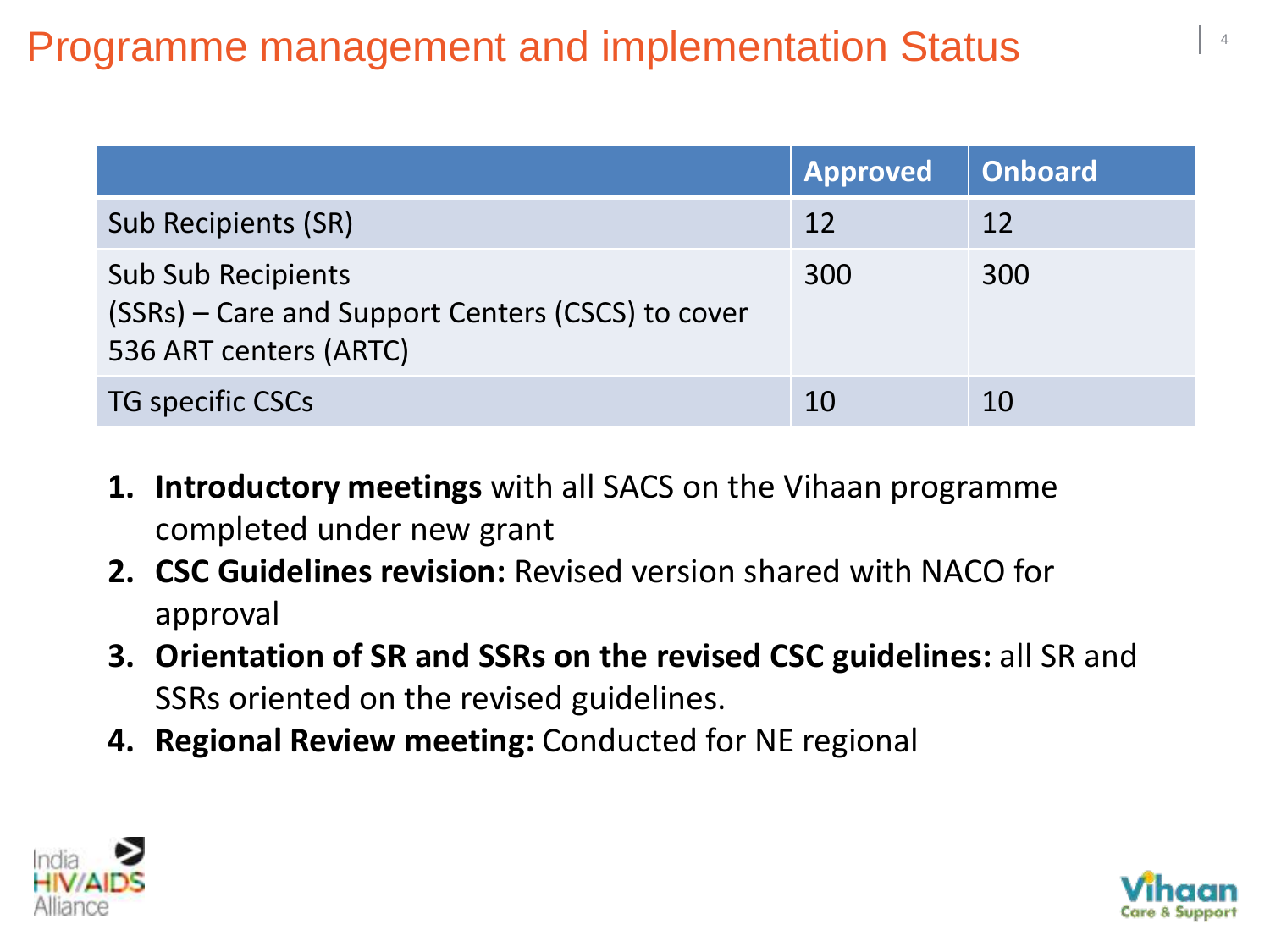### Differentiated care and support approach

Alliance



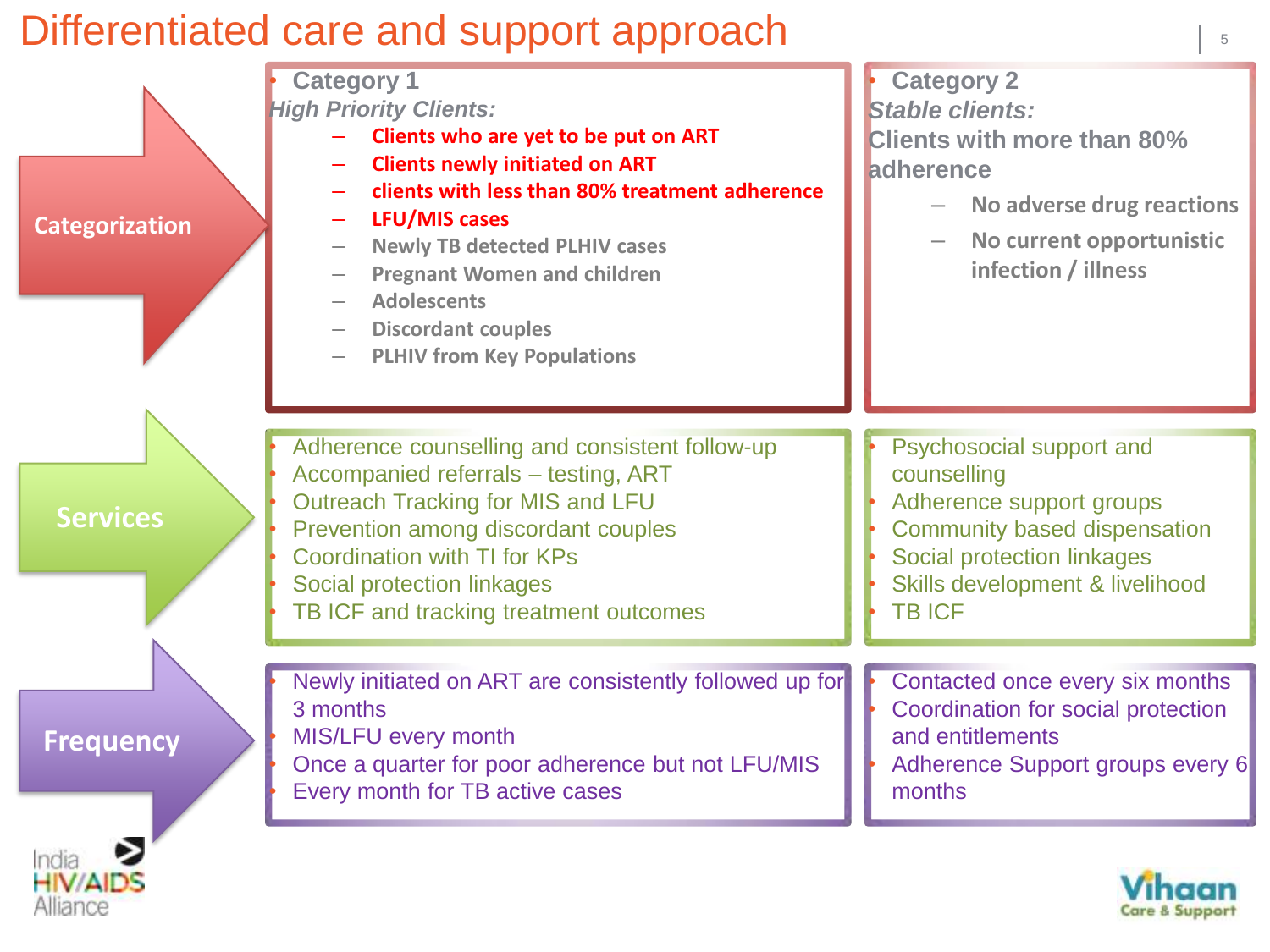# Progress on Differentiated Care Model for Vihaan

#### **Roll out of differentiated Care and Support services in the filled level:**

- CSC Based Drug dispensing centres: 15 CSCs in Karnataka and 1 CSC in Gujarat started community based dispensing facility reaching out to 1058 stable clients
- 230 ART centres out of 536 sharing differentiated data to CSC accordingly intensified outreach initiated

#### **eMpower tablet customization:**

- Automation of MPR initiated
- ORW weekly planner as per differentiated care developed





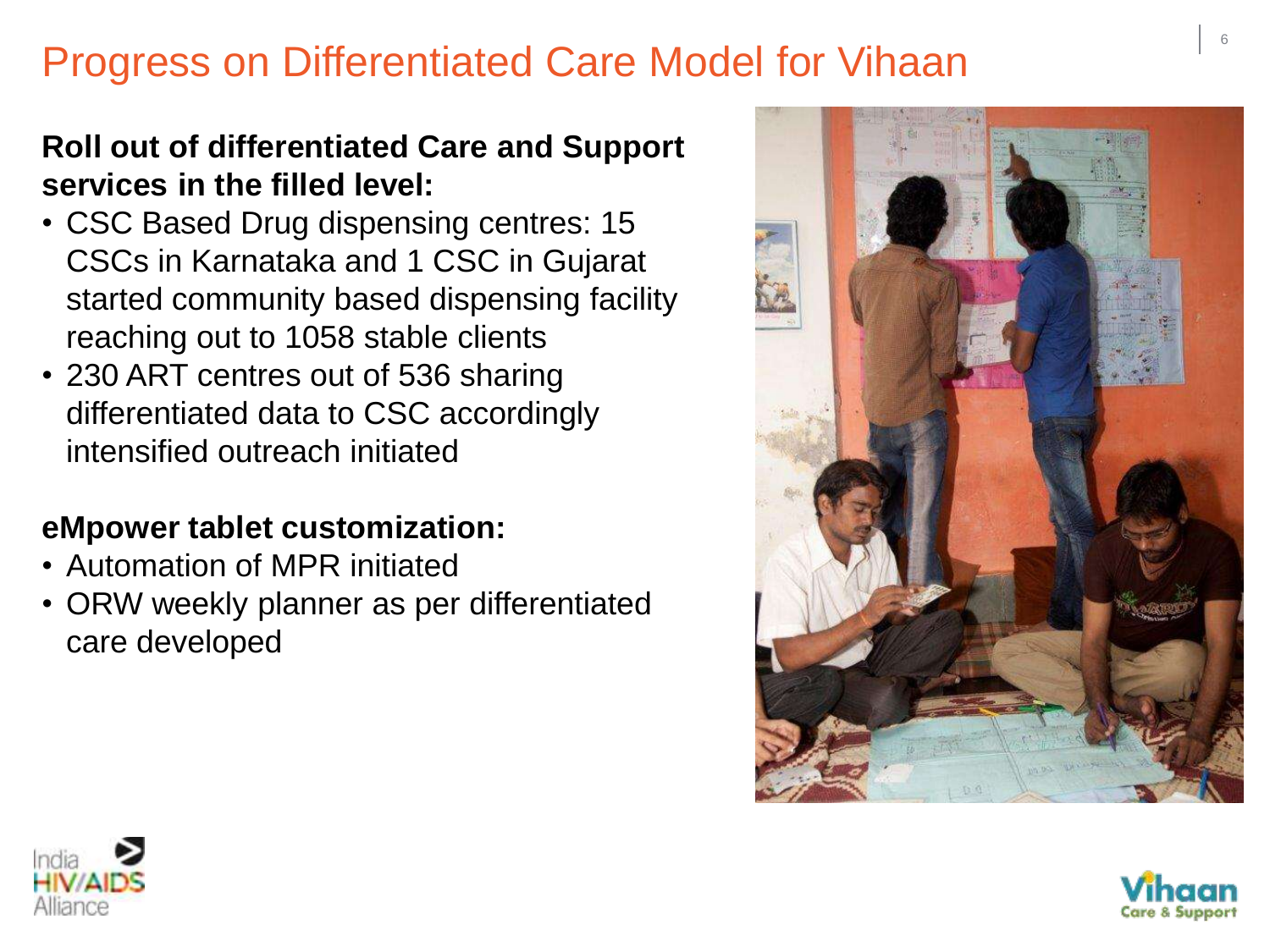## Performance Framework **Performance Framework**

| Indicator #            | <b>Coverage Indicator</b>                                                                                                            | Target 1 <sup>st</sup> Jan 2018<br>to 30 Sep 2018)               | <b>Achievement</b><br><b>(April 2018)</b> | %     |
|------------------------|--------------------------------------------------------------------------------------------------------------------------------------|------------------------------------------------------------------|-------------------------------------------|-------|
| <b>TCS-Other</b><br>1: | Proportion of PLHIV on ART<br>received differentiated care &<br>support services to retain<br>them in treatment                      | 516519<br>(45% of 1,147,820)<br>client on ART at ART<br>centres) | 136,948                                   | 27%   |
| TB/HIV-<br>3.1:        | Percentage of people living<br>with HIV in care (including<br>PMTCT) who are screened for<br>TB in HIV care or treatment<br>settings | 136,948                                                          | 136,807                                   | 99.9% |
| $HTS-1:$               | Number of people who were<br>tested for HIV and received<br>their results during the<br>reporting period                             | 43,319                                                           | 7,267                                     | 17%   |
| <b>TCS-Other</b><br>2: | Percentage of PLHIV who are<br>lost to follow up (LFU) and<br>missed to ART center tracked<br>back with definite outcome             | 222,295                                                          | 82,947                                    | 37%   |



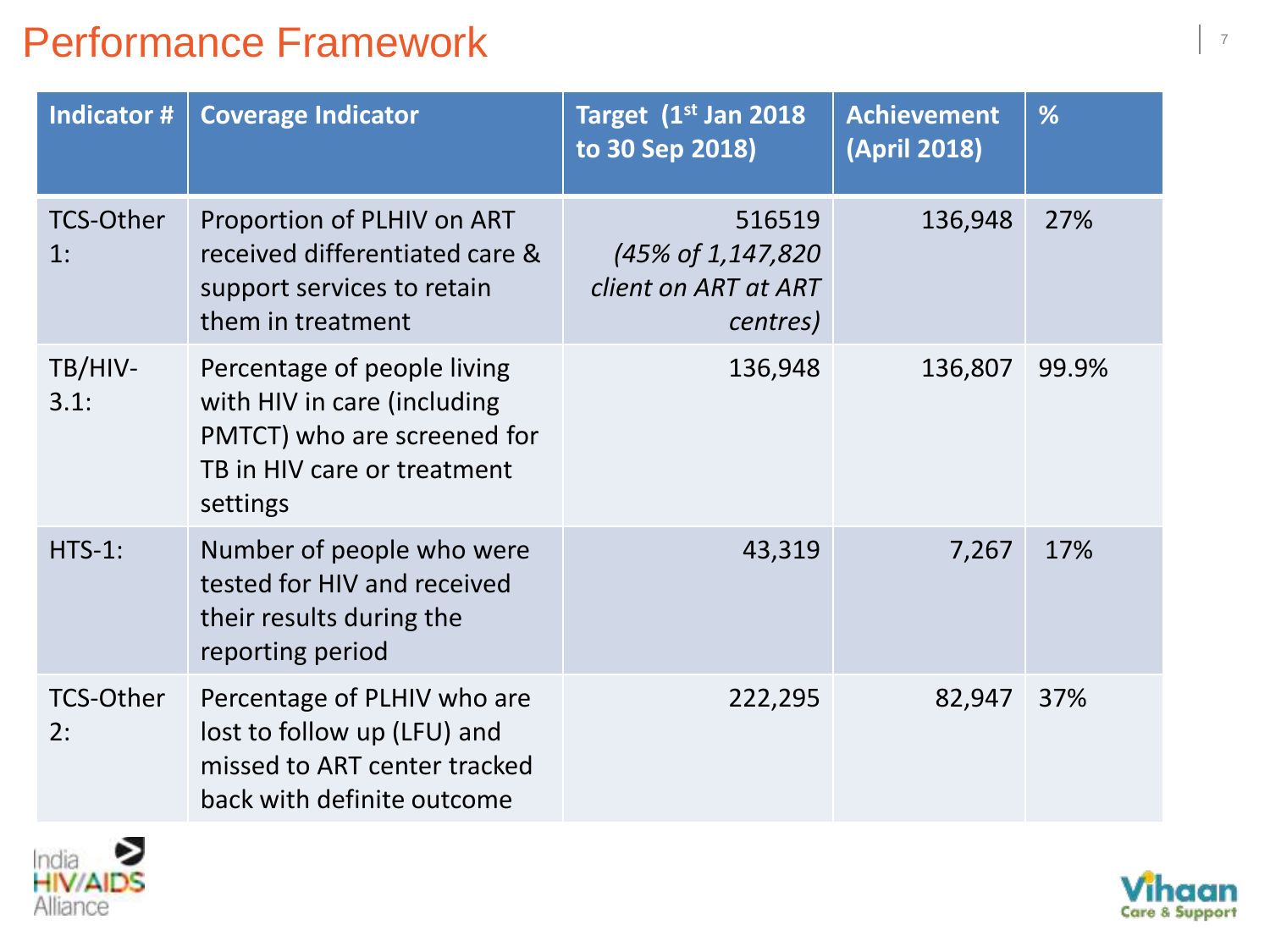# **Mission Sampark Drive: LFU data cleaning & contact drive**

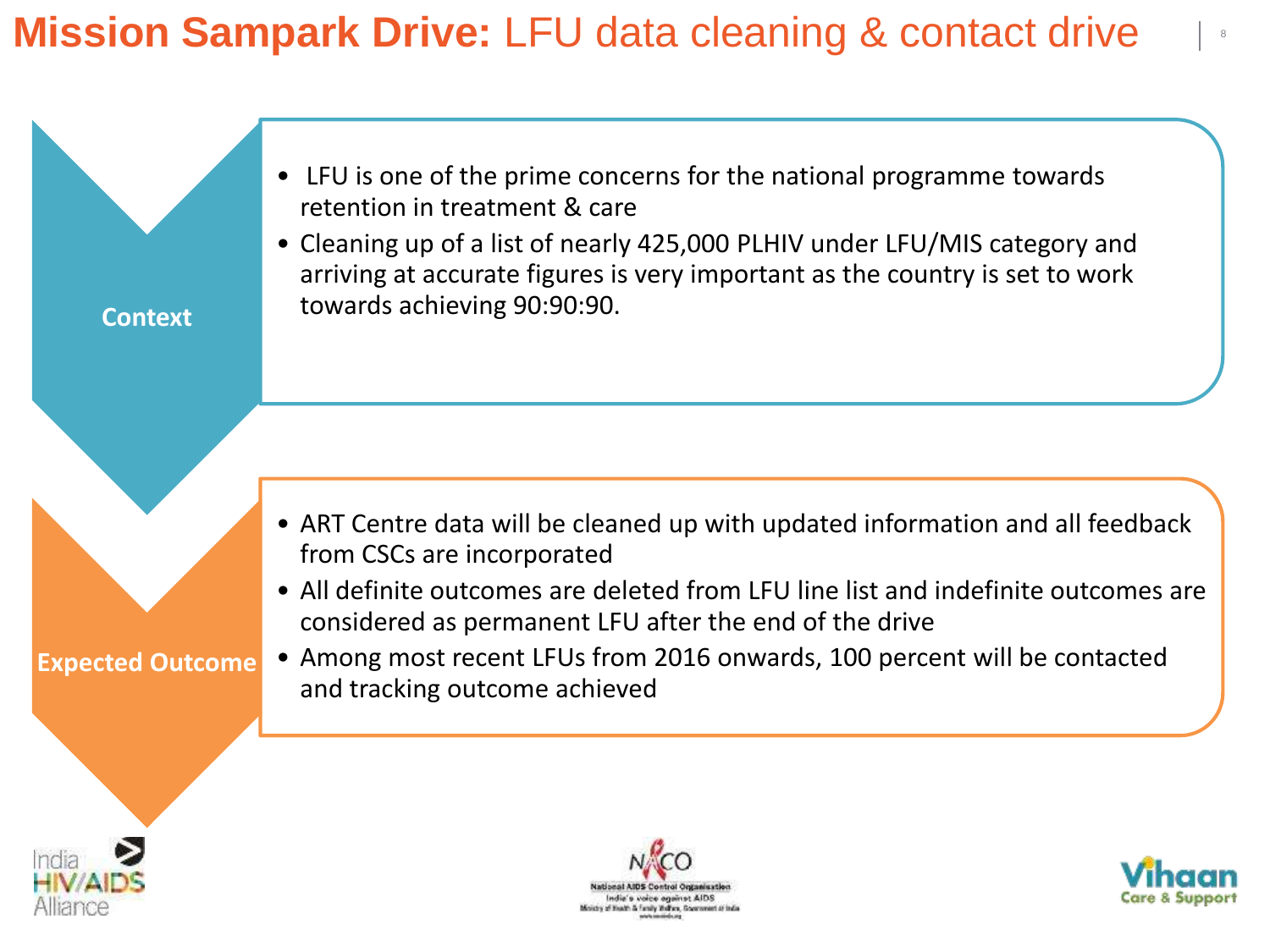#### LFU Drive Outcome (N=485,689)







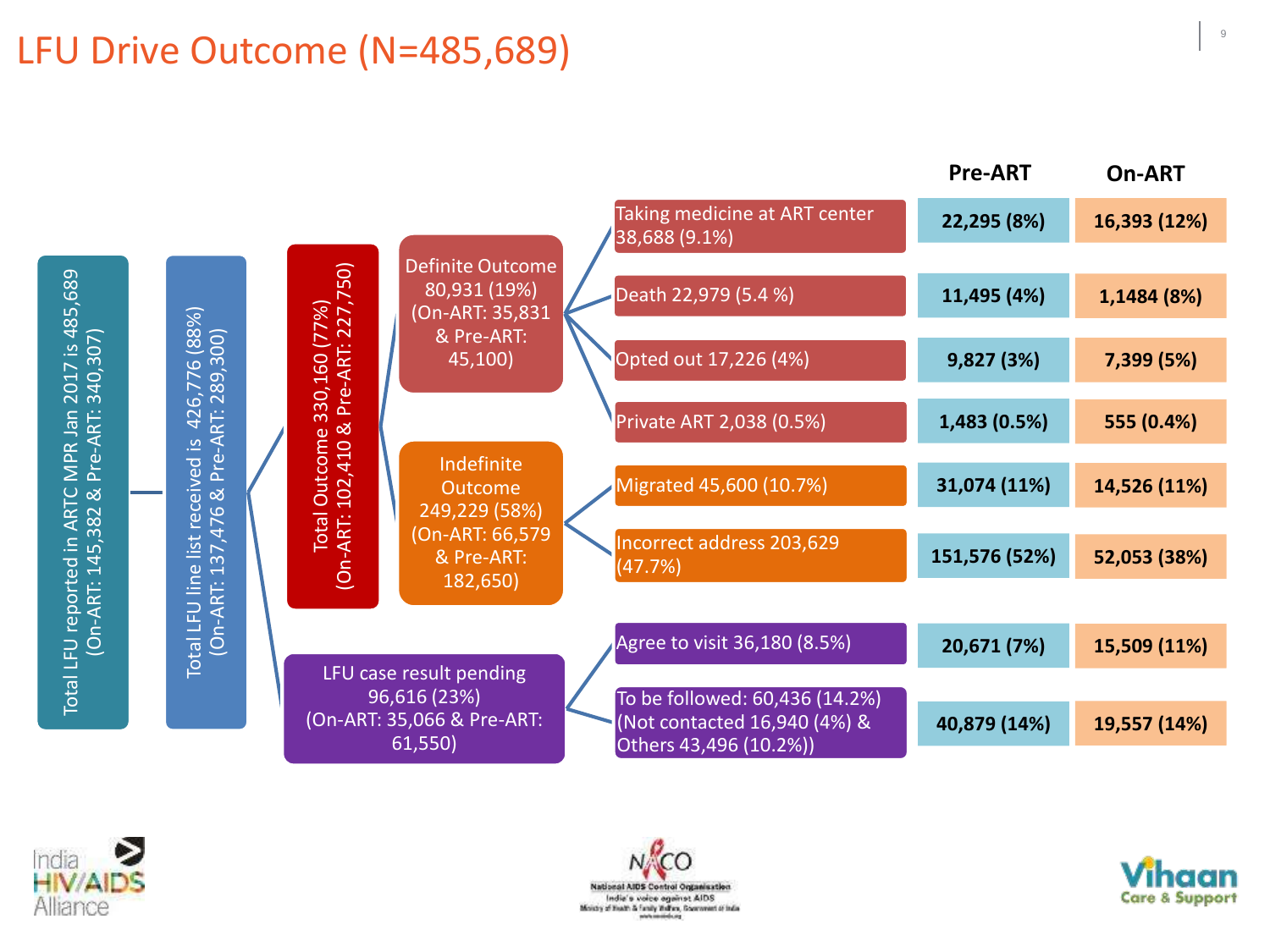# What can we concur from this exercise?

- 64,061 individuals listed as LFU can immediately be removed from the total list – Definite Outcome  $(25%)$
- 131,232 individuals listed most will never be traced and needs a clear direction (50%)
- 30,915 individuals listed have high probability to return back to treatment if we are able to address their concerns – multi month drug dispensation, economic support and/or counselling (12%)
- 34,886 individuals listed have to tracked once back again with clear focus to bring them to a category of definite or indefinite outcome (13%)





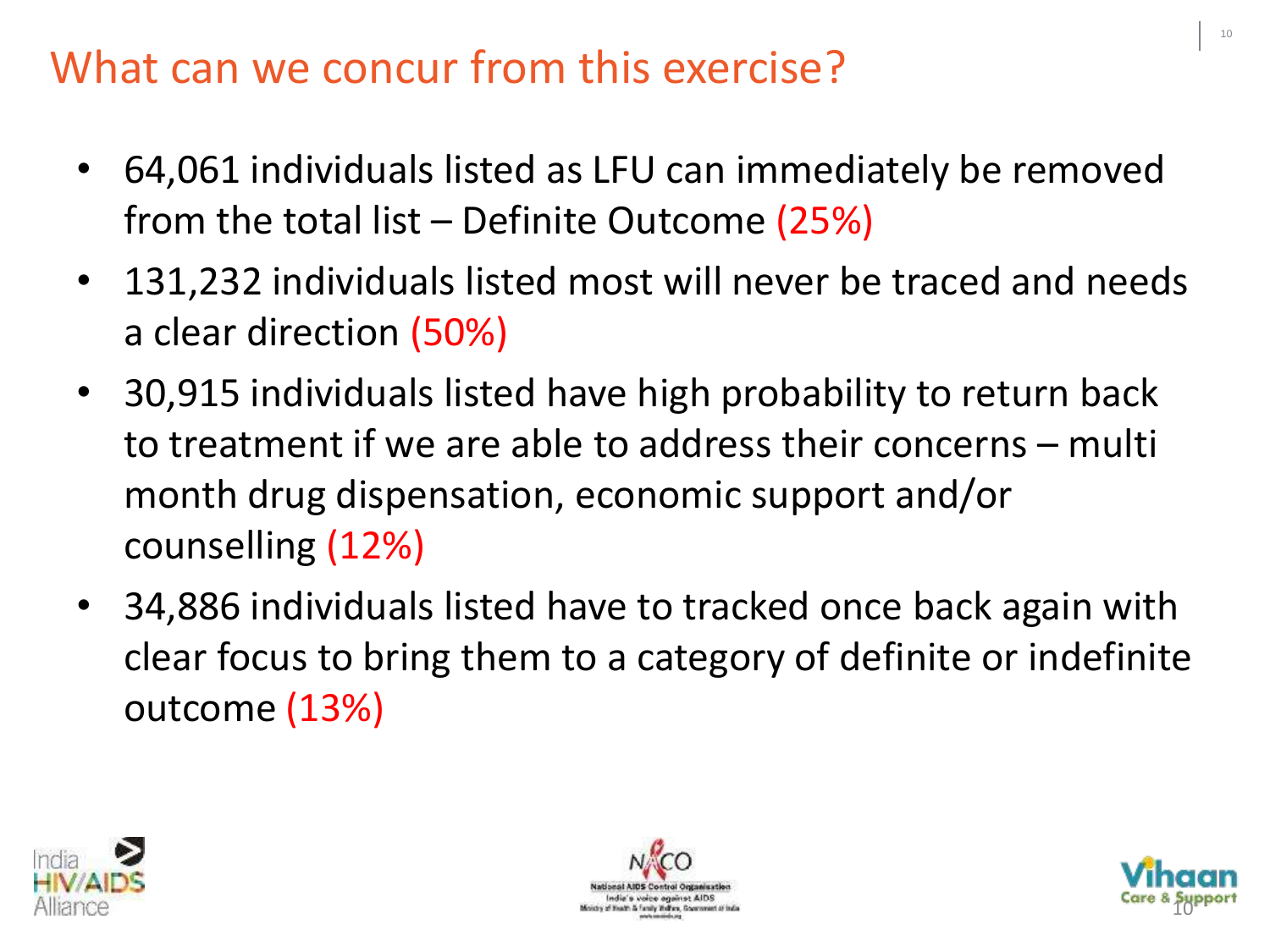# Moving forward

- Bring back traceable LFU clients
	- Focus on recent LFU clients+ LFU drive pending 65,801 cases (30915 agreed to come; 10,296 Not contacted & 24,590 Others)
	- Strengthen joint efforts of counseling (CSC and ART Counselors) to motivate agreed to come clients to report to ART at the earliest.
	- Rigorous follow up of inter-districts and inter state LFU cases
- Prevention of LFU
	- First 3 months follow up of newly initiated on ART
	- Follow up of clients before due dates
	- Follow up MIS cases on priority
	- Adherence support for the clients <80% adherence
	- Strengthen buddy groups/peer support networks to sustain the stable clients
- Selected CSC based Community Based HIV screening to enhance HIV testing amongst Family members





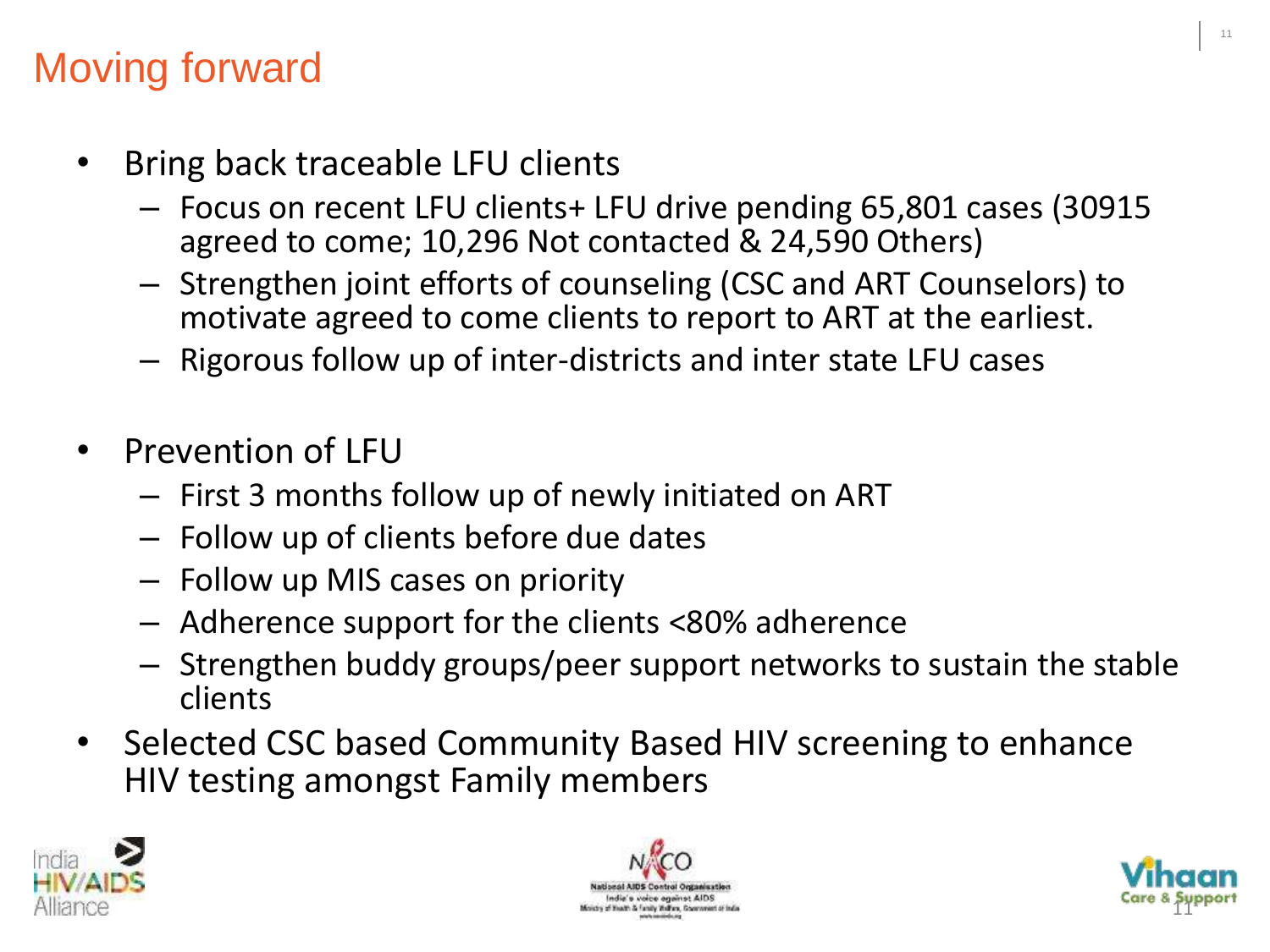# Key plan of action

- NACO and Alliance India jointly scheduled 3 regional review meeting (26th - 27th June 2018) with SACS and SRs to finalize LFU drive results.
- Following this national level meeting is planned in July second week to disseminate the final outcome of Mission Sampark under the chairmanship of AS, NACO to all SACS, other development partners, Vihaan SRs and SSRs.
- Training of SR and SSRs on Grants management
- Training of eMpower Client Management application





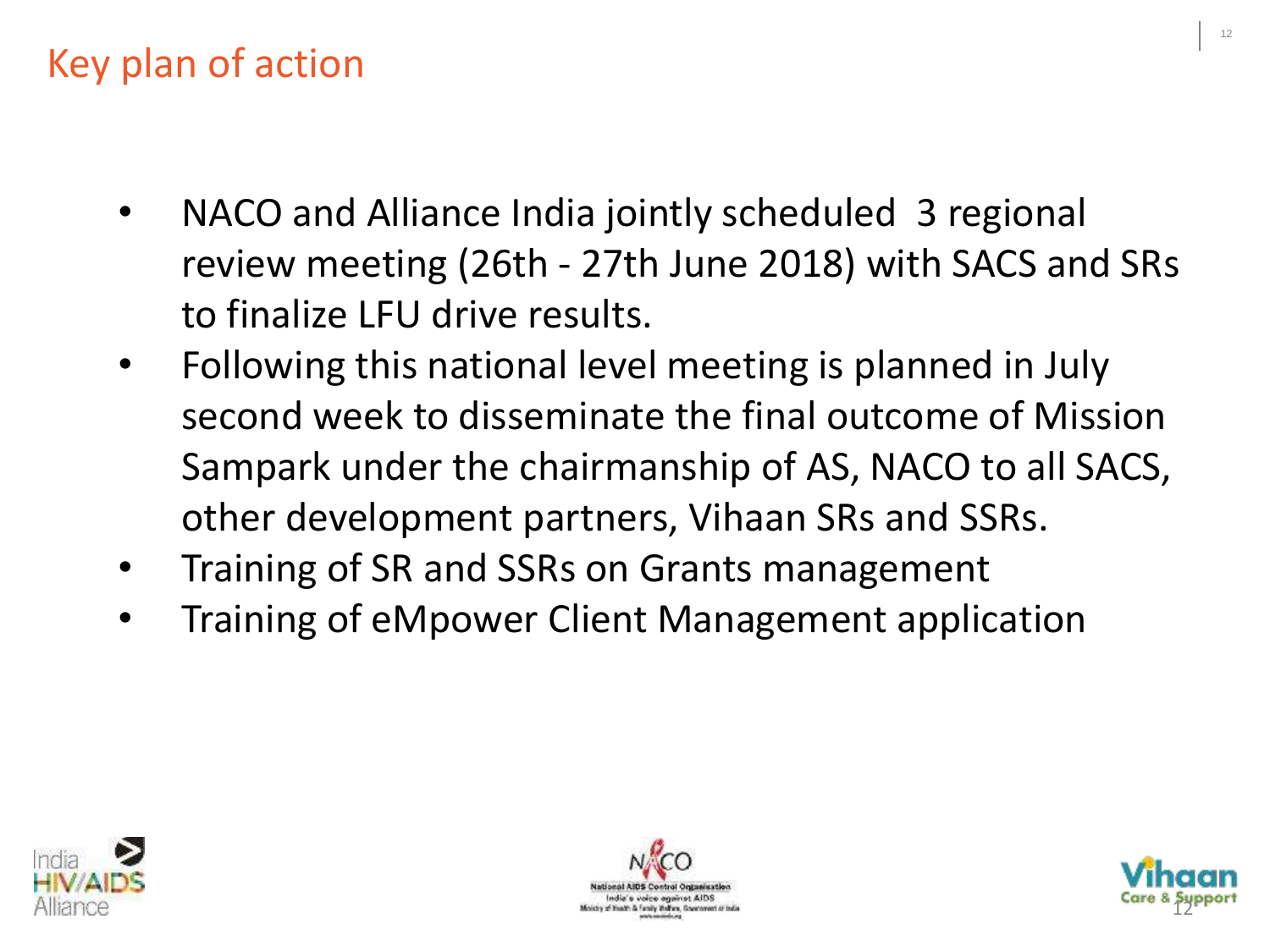# **Vihaan Budget – January 01, 2018 to March 31, 2021**

| <b>Implementation Entities</b>                                           | <b>Budget (USD)</b><br>(Jan 2018-Mar 2021) |            | $\frac{9}{6}$ |  |
|--------------------------------------------------------------------------|--------------------------------------------|------------|---------------|--|
| India HIV/AIDS Alliance                                                  | \$                                         | 3,153,127  | 15%           |  |
| Tamilnad Network of Positive People (TNP+)                               | \$                                         | 1,729,852  | 8%            |  |
| Telugu Network of People Living With HIV/AIDS (TNP-AP+)                  | \$                                         | 1,470,851  | 7%            |  |
| Karnataka Health Promotion Trust (KHPT)                                  | \$                                         | 2,009,568  | 10%           |  |
| Network of Maharashtra by People Living with HIV/AIDS (NMP+)             | \$                                         | 2,791,704  | 14%           |  |
| Gujarat State Network of People Living with HIV/AIDS (GSNP+)             | \$                                         | 980,759    | 5%            |  |
| Madhya Pradesh (Directly Implemented by India HIV/AIDS Alliance)         | \$                                         | 590,285    | 3%            |  |
| Uttar Pradesh Welfare for People Living with HIV/AIDS Society<br>(UPNP+) | \$                                         | 1,297,794  | 6%            |  |
| Hindustan Latex Family Planning Promotion Trust (HLFPPT)                 | \$                                         | 1,296,864  | 6%            |  |
| North East Region Office (NERO)                                          | \$                                         | 913,896    | 4%            |  |
| National Coalition Of People Living With HIV in India (NCPI+)            | \$                                         | 1,980,352  | 10%           |  |
| Lepra Society                                                            | \$                                         | 1,162,066  | 6%            |  |
| Alliance India Regional Office (AIRO)                                    | $\boldsymbol{\mathsf{S}}$                  | 1,189,113  | 6%            |  |
| Total                                                                    |                                            | 20,566,233 | 100%          |  |





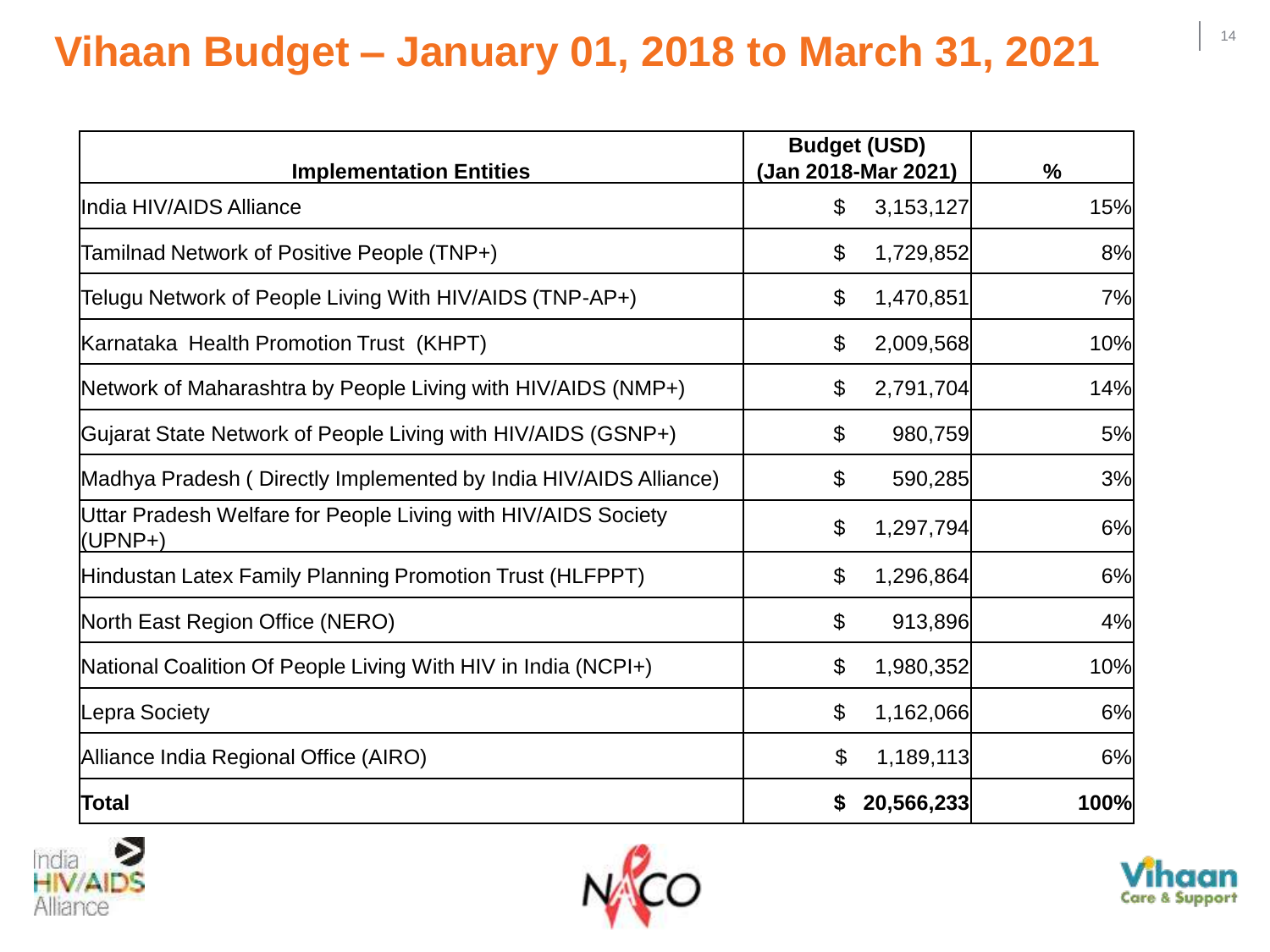#### Onward Granting- January 01, 2018-March 31, 2021







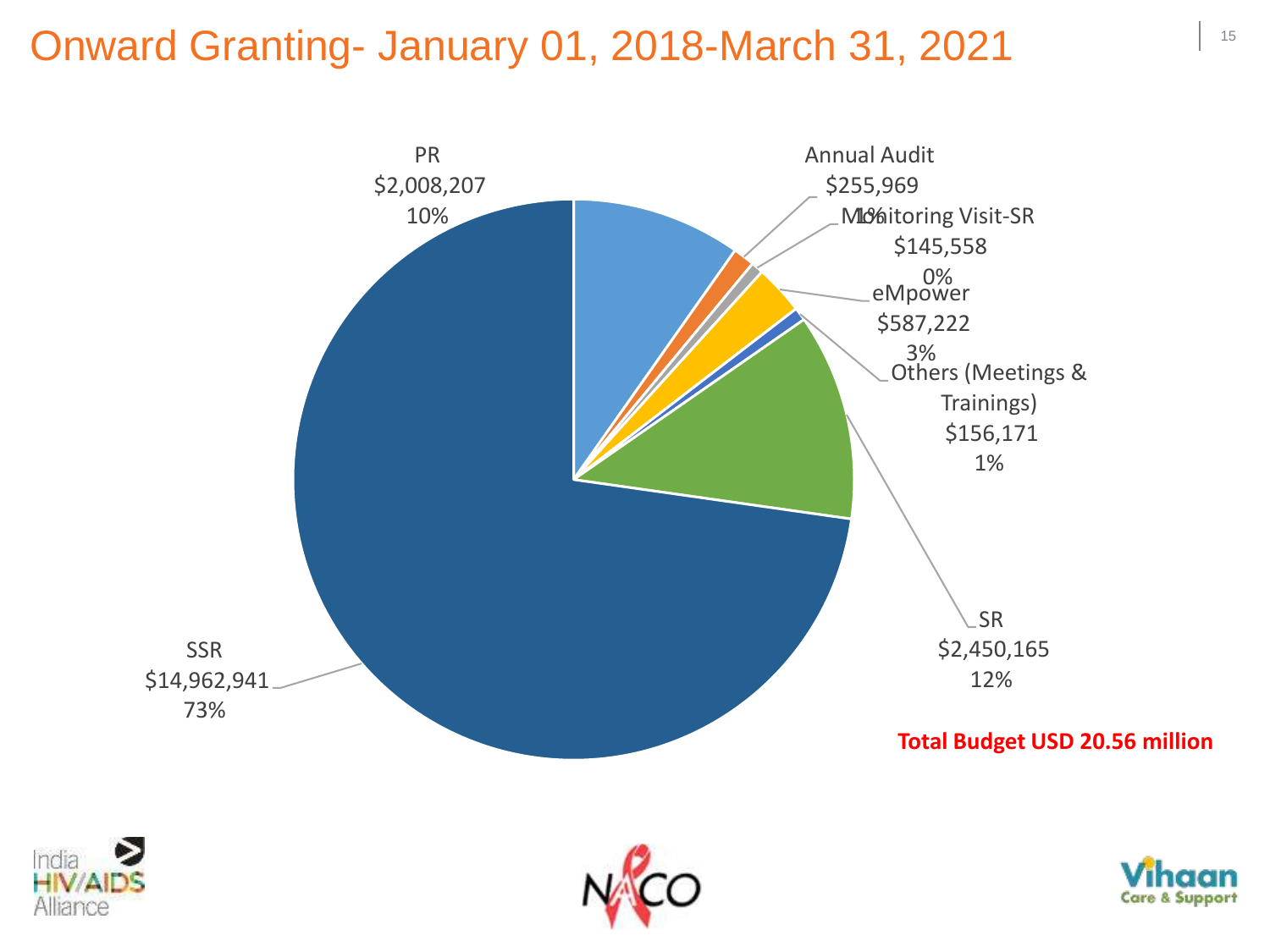# Budget vs. Actuals – January 01, 2018-March 31, 2018

| <b>Implementation Entities</b>                                           |                           | <b>Budget</b><br>(USD) |                            | <b>Actuals</b><br>(USD) | % Utilisation |
|--------------------------------------------------------------------------|---------------------------|------------------------|----------------------------|-------------------------|---------------|
| India HIV/AIDS Alliance                                                  | \$                        | $345,654$ \$           |                            | 273,238                 | 79%           |
| Tamilnad Network of Positive People (TNP+)                               | \$                        | $163,168$ \$           |                            | 136,607                 | 84%           |
| Telugu Network of People Living With HIV/AIDS (TNP-AP+)                  | $\boldsymbol{\mathsf{S}}$ | $152,103$ \$           |                            | 139,192                 | 92%           |
| Karnataka Health Promotion Trust (KHPT)                                  | \$                        | 189,320                | $\mathfrak{S}$             | 144,013                 | 76%           |
| Network of Maharashtra by People Living with HIV/AIDS (NMP+)             | \$                        | $266,059$ \$           |                            | 197,528                 | 74%           |
| Gujarat State Network of People Living with HIV/AIDS (GSNP+)             | \$                        | 85,669                 | $\boldsymbol{\mathsf{\$}}$ | 63,382                  | 74%           |
| Madhya Pradesh (Directly Implemented by India HIV/AIDS Alliance)         | \$                        | 52,424                 | \$                         | 41,421                  | 79%           |
| Uttar Pradesh Welfare for People Living with HIV/AIDS Society<br>(UPNP+) | \$                        | 115,166                | \$                         | 75,453                  | 66%           |
| Hindustan Latex Family Planning Promotion Trust (HLFPPT)                 | \$                        | 113,130                | $\mathfrak{S}$             | 84,888                  | 75%           |
| North East Region Office (NERO)                                          | \$                        | 81,176                 | \$                         | 55,689                  | 69%           |
| National Coalition Of People Living With HIV in India (NCPI+)            | \$                        | 213,201                | $\$\$                      | 136,445                 | 64%           |
| Lepra Society                                                            | \$                        | 68,203                 | $\boldsymbol{\mathsf{\$}}$ | 43,284                  | 63%           |
| Alliance India Regional Office (AIRO)                                    | $\boldsymbol{\theta}$     | 111,362                | \$                         | 61,854                  | 56%           |
| Total                                                                    | \$                        | 1,956,634              | \$                         | 1,452,995               | 74%           |





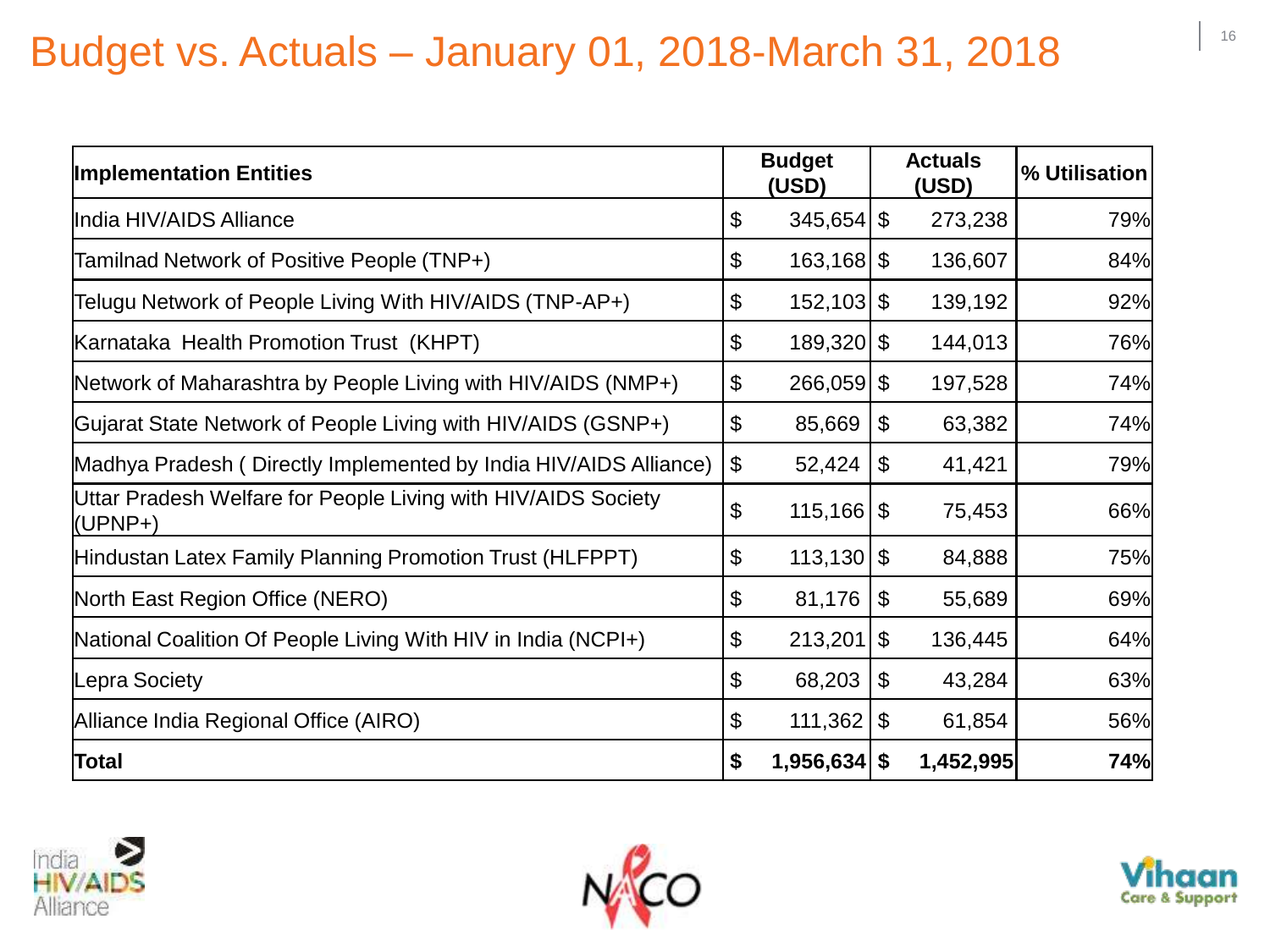#### $\Big|$  17 **Budget vs. Disbursement – January 01, 2018-March 31, 2018**

| <b>SR Name</b>                                                           |                | <b>Budget</b><br>(USD)  |                            | Disbursement<br>(USD) | $\frac{9}{6}$ |
|--------------------------------------------------------------------------|----------------|-------------------------|----------------------------|-----------------------|---------------|
| Tamilnad Network of Positive People (TNP+)                               | \$             | $163,168$ \$            |                            | 154,935               | 95%           |
| Telugu Network of People Living With HIV/AIDS (TNP-AP+)                  | \$             | $152,103$ \$            |                            | 152,017               | 100%          |
| Karnataka Health Promotion Trust (KHPT)                                  | \$             | $189,320$ \$            |                            | 168,552               | 89%           |
| Network of Maharashtra by People Living with HIV/AIDS (NMP+)             | \$             | $266,059$ \$            |                            | 267,926               | 101%          |
| Gujarat State Network of People Living with HIV/AIDS (GSNP+)             | \$             | 85,669                  | \$                         | 62,790                | 73%           |
| Madhya Pradesh (Directly Implemented by India HIV/AIDS Alliance)         | \$             | 52,424                  | \$                         | 41,864                | 80%           |
| Uttar Pradesh Welfare for People Living with HIV/AIDS Society<br>(UPNP+) | \$             | $115,166$ $\frac{1}{3}$ |                            | 109,338               | 95%           |
| Hindustan Latex Family Planning Promotion Trust (HLFPPT)                 | \$             | 113,130                 | \$                         | 102,280               | 90%           |
| North East Region Office (NERO)                                          | \$             | 81,176                  | $\boldsymbol{\mathcal{S}}$ | 65,458                | 81%           |
| National Coalition Of People Living With HIV in India (NCPI+)            | \$             | 213,201                 | $\mathfrak{L}$             | 209,710               | 98%           |
| Lepra Society                                                            | $\mathfrak{L}$ | 68,203                  | \$                         | 64,201                | 94%           |
| Alliance India Regional Office (AIRO)                                    | \$             | 111,362                 | \$                         | 81,178                | 73%           |
| Total                                                                    | \$             | $1,610,980$ \$          |                            | 1,480,248             | 92%           |